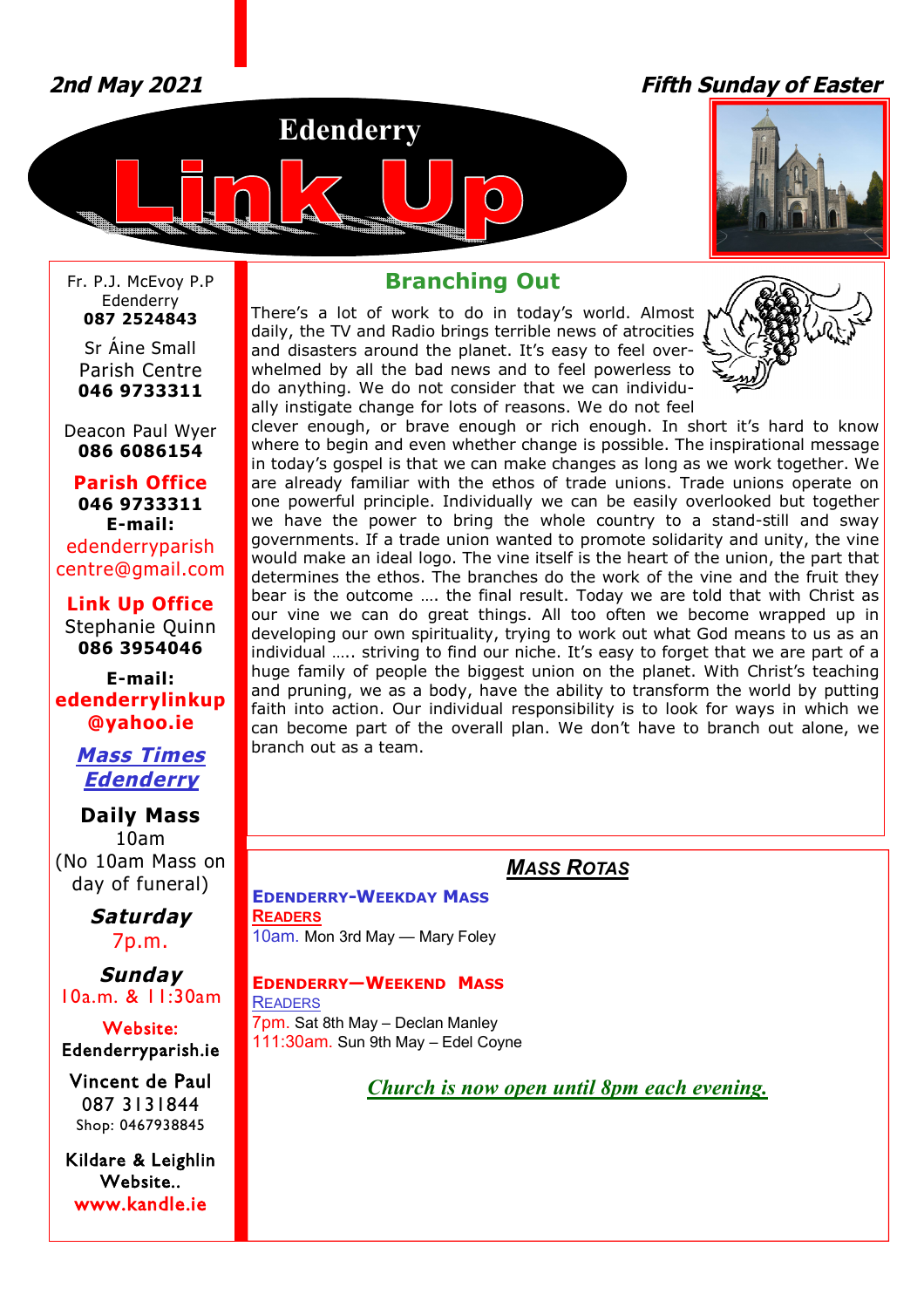## **Community Notices**

**Funerals:** from Monday 26th April 25 people can attend a funeral

**Please note:** the Parish Office is closed due to the new level 5 restrictions. Masses will go ahead via Webcam.. if you would like to book a Mass or have any queries please call **Stephanie** @ 086 3954046 /

**Mary** @ 085 1434132

**email:** [edenderryparishcentre@gmail.com.](mailto:edenderryparishcentre@gmail.com.)

**Mass Cards:** If you would like to purchase a Mass card, Stephanie will be in the Office on Monday - Wednesday & Friday mornings from 10am to 11:30am. Please ring the doorbell.

**Baptisms**: a simple reminder that baptisms may continue during this more restrictive phase, The attendance at each baptism is strictly limited to six.

**Affordable Live-in Homecare:** provides live-in carers for the elderly in your area. If you are looking for a livein carer for your relative, please call Eileen or Tom today on 087 9916791 or 087 7440729. Our website is [www.alhomecare.ie](http://www.alhomecare.ie)

**Weekly Envelope Box:** can be picked up in the Parish Office on Mon - Wed - Fri morning from 10am to 11:30am:

**Vincent de Paul Shop Edenderry:** will open on Wednesday 5th May and Saturday 8th May from 12 noon to 2pm for *Clothes Donations Only.* 



*Good people are like candles, they burn brightly to give others light*



*Failte* 

*We welcomed the following into the Christian Community through the Sacrament of Baptism:*

> *Callum Patrick Heffernan Patrick Joseph Nagle*

# **PARISH LOTTO DRAW RESULTS FOR DRAW HELD ON Wednesday 28th April 2021 NUMBERS DRAWN No Jackpot Winner 2 Matched 3's won €500 each 16**  $\begin{array}{|c|c|c|c|c|} \hline 26 & 30 & 32 \ \hline \end{array}$

### **No local Winner**

**Next Week's Jackpot €13,000**

**Darkness into Light 2021...**On the morning of May  $8^{th}$  we are all family We cannot gather as we did before, but we can still make a difference by sharing the same sunrise and<br>the same vision of HOPE. We invite you with the the same vision of HOPE. thousands that already have registered, to get up and join us at sunrise. (Government restrictions apply) to walk, run, swim, or cycle to show unity and support to those who suffer from mental health issues, self-harm or suicidal ideation. And those that have sadly been bereaved by suicide. You can register on [www.darknessintolight.ie](http://www.darknessintolight.ie) PIETA offer a FREE therapeutic service. If you need their support the 24 hour helpline is 1800 247 247 or text the word HELP to 51444.

Darkness into Light is proudly sponsored by Electric-Ireland

OUR PRAYERS ARE ASKED FOR:

*Christopher Ford, Fr. Paul Murphy St.*

*Jack Small, Dublin (Brother of Sr Aine's)*

*May they Rest in Peace. Our Sympathy to their family* 

### **MASSES FOR THE COMING WEEK**

#### **Saturday 7pm:**

**Sunday 11:30am:** Lucy O' Brien, Months mind Mass; Teddy O'Neill; Pauline O'Shea & deceased members of the O'Shea family

**Monday 10am: Tuesday 10am:** Thomas & Elizabeth Nolan; Maurice & Robert Nolan **Wednesday 10am: Mass Card Intentions**

**Thursday 10am Mass Friday 10am Mass:** 

**Saturday 7pm: Mary McCann Sunday 11:30am:** Mary Hurst



*We Pray for the following whose Anniversary occurs around this time.* 

*Kathleen & Barney Barnard Edward & Catherine Keyes Charlie & Patsy Clarke*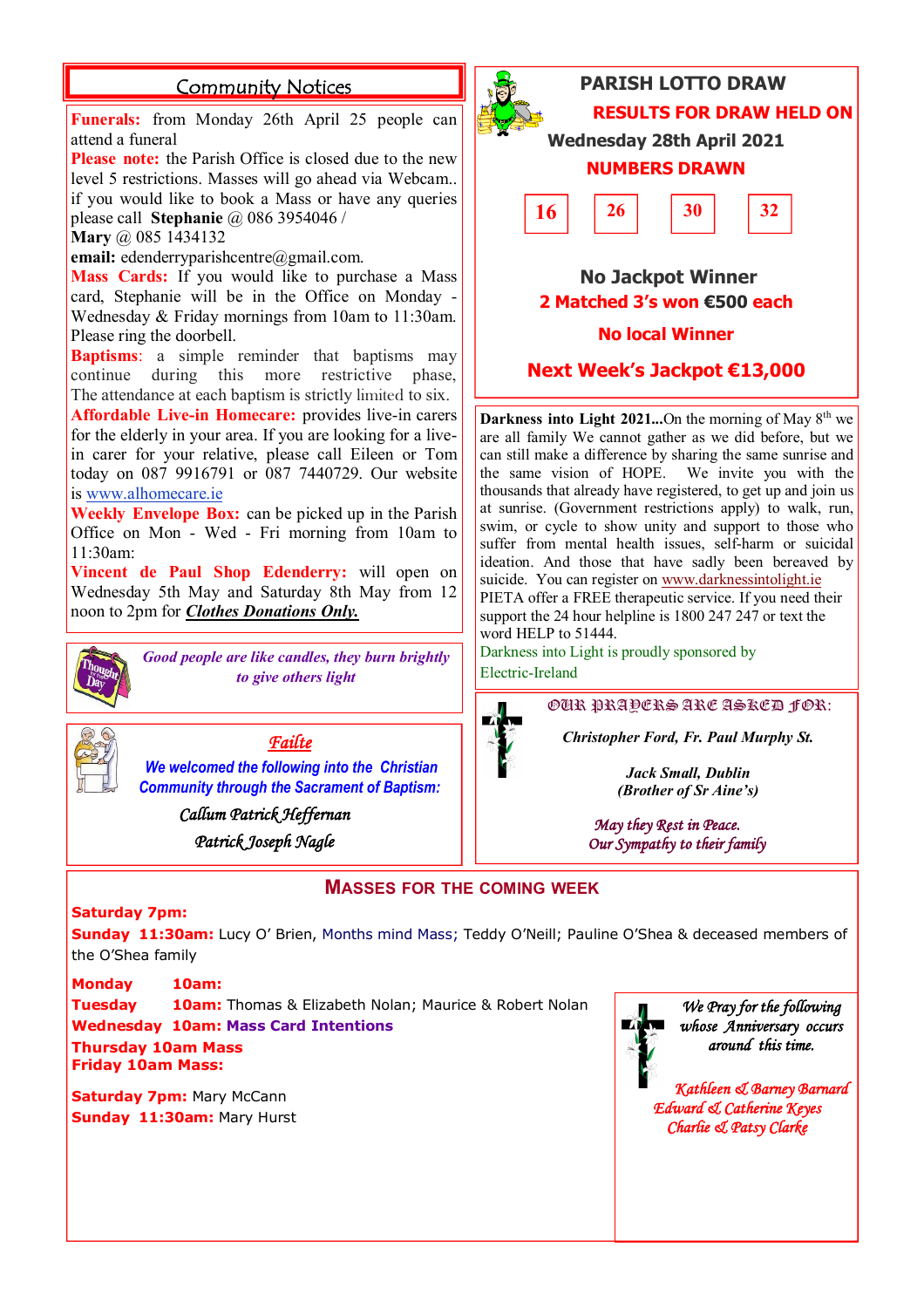

# **Sacraments 2021**

The Parish of Edenderry has planned for the administration of the Sacraments of First Confession, First Communion and Confirmation for this year 2021.

Because of the uncertainty of Covid Restrictions and the possibility of further lockdowns, the following dates are **PROVISIONAL,** and may be postponed, as they were last year. All Celebrations will be in compliance with government regulations.

# **First Communion:**

| $12th$ June: | 11am - St Mary's Primary School   |
|--------------|-----------------------------------|
| $12th$ June: | 2pm - St Patrick's Primary School |
| $13th$ June  | 2pm – Gael Scoil                  |
| $19th$ June: | $11am \& 2pm - Social Bhride$     |

**Confirmation: nd May: 11am & 2pm, Scoil Bhride th May: 11am - St Mary's Primary School th May: 2pm – St Patrick's Primary School**